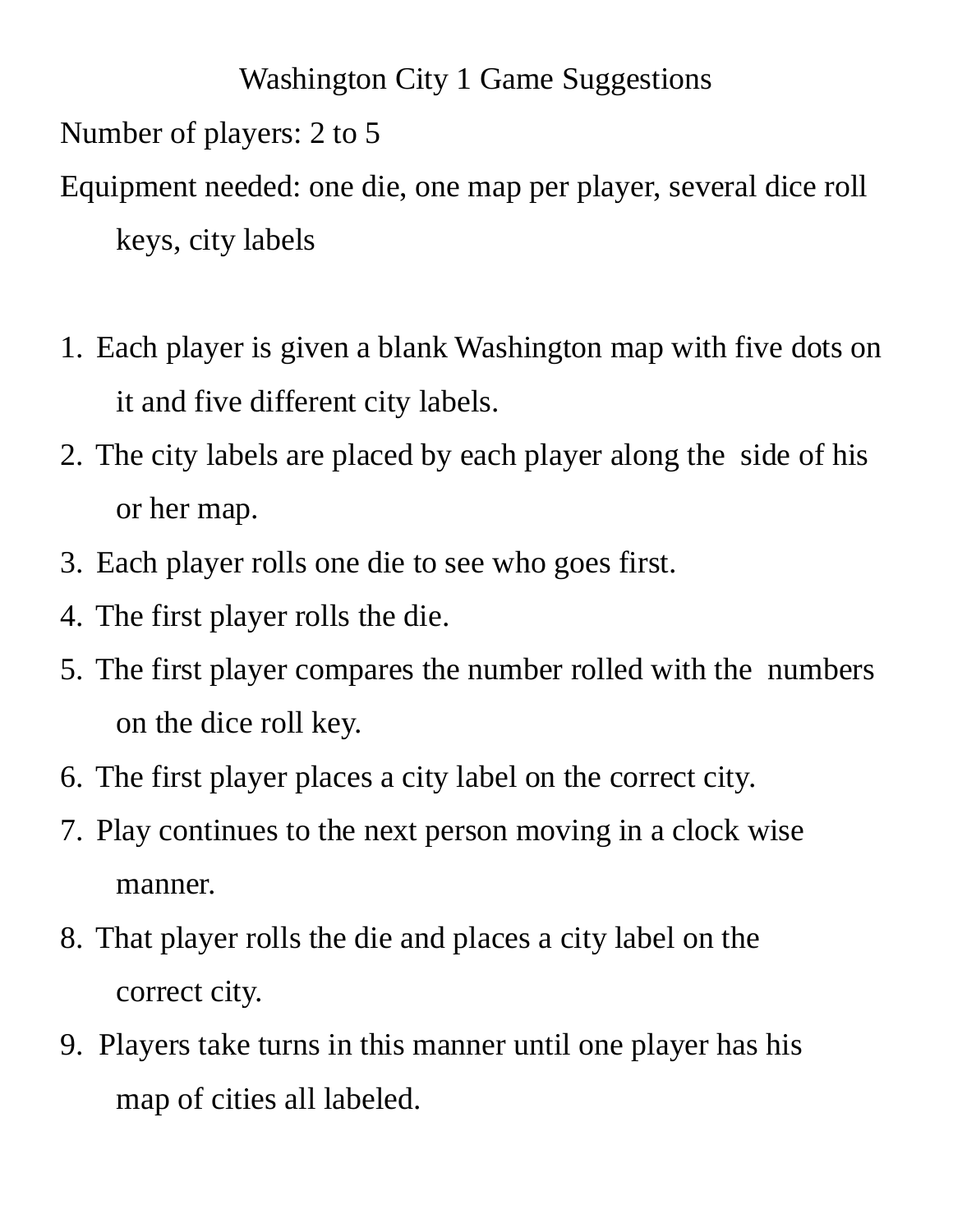## City Labels

| Olympia | Seattle | Spokane | Tacoma        | Yakima |
|---------|---------|---------|---------------|--------|
| Olympia | Seattle | Spokane | Tacoma        | Yakima |
| Olympia | Seattle | Spokane | Tacoma        | Yakima |
| Olympia | Seattle | Spokane | Tacoma        | Yakima |
| Olympia | Seattle | Spokane | <b>Tacoma</b> | Yakima |
| Olympia | Seattle | Spokane | Tacoma        | Yakima |
| Olympia | Seattle | Spokane | Tacoma        | Yakima |
| Olympia | Seattle | Spokane | Tacoma        | Yakima |

Cut out city labels along the printed lines.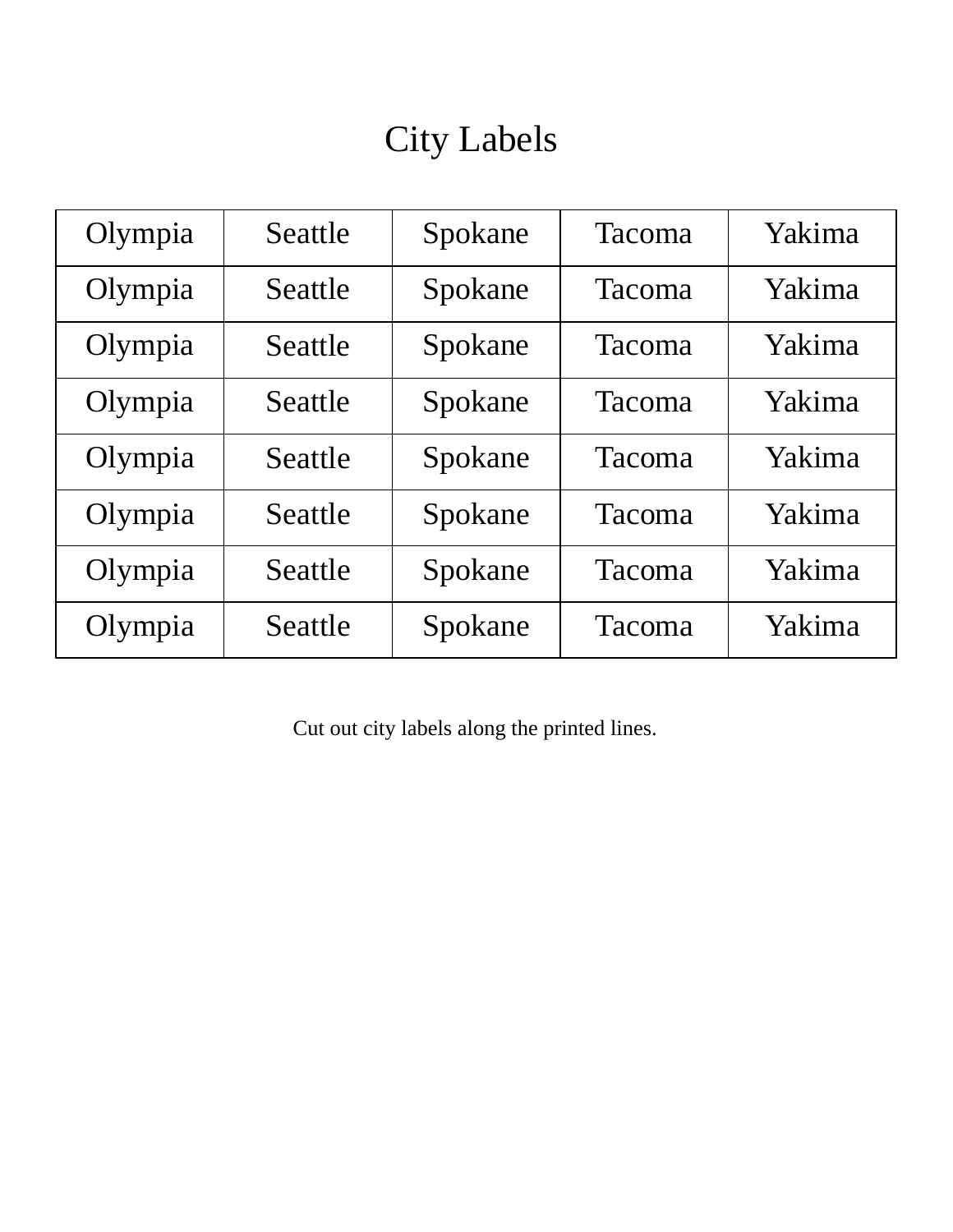## Dice Roll Key

| Roll           | City            |
|----------------|-----------------|
| 1              | Olympia         |
| $\overline{2}$ | Seattle         |
| 3              | Spokane         |
| $\overline{4}$ | Tacoma          |
| 5              | Yakima          |
| К              | <b>You Pick</b> |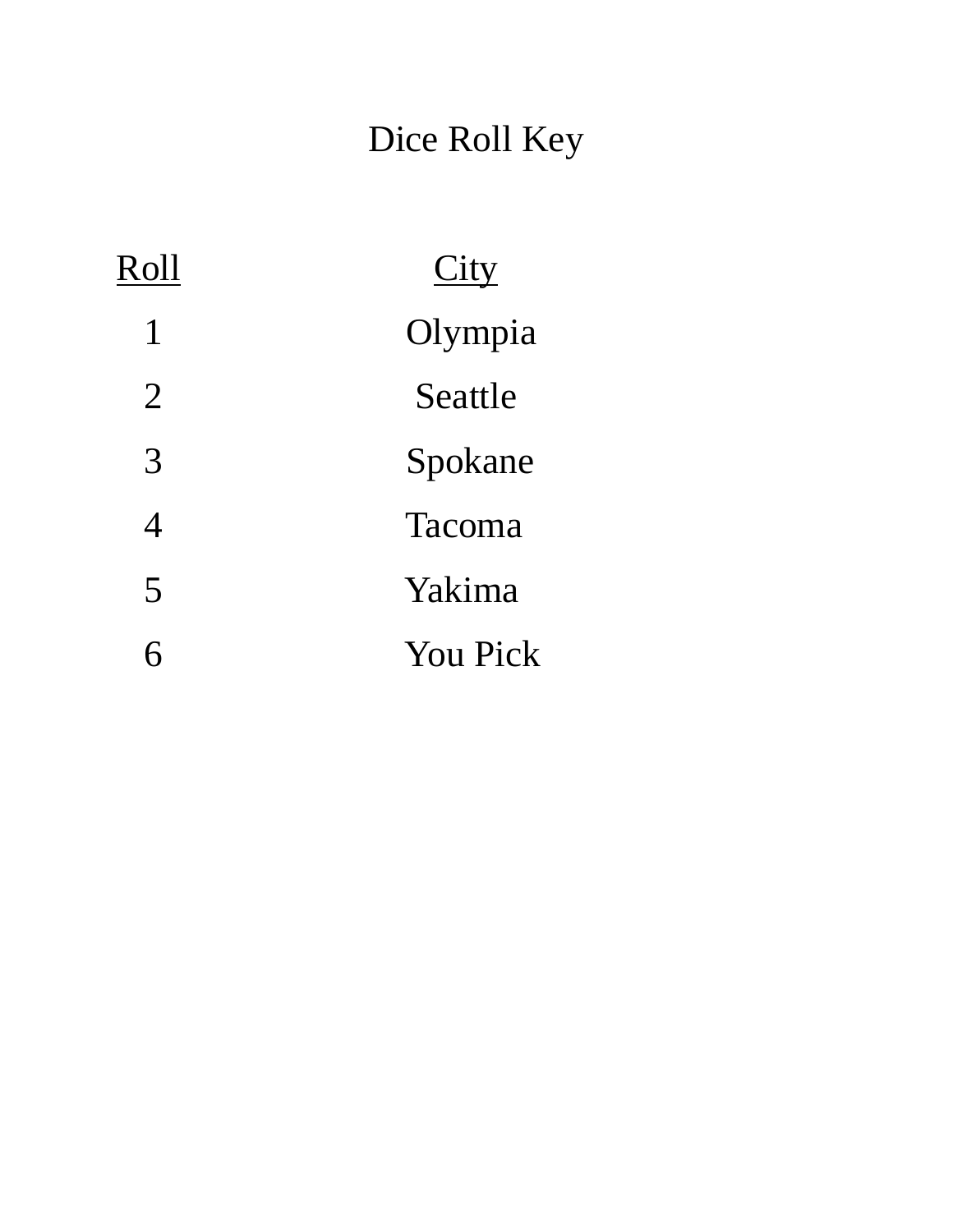